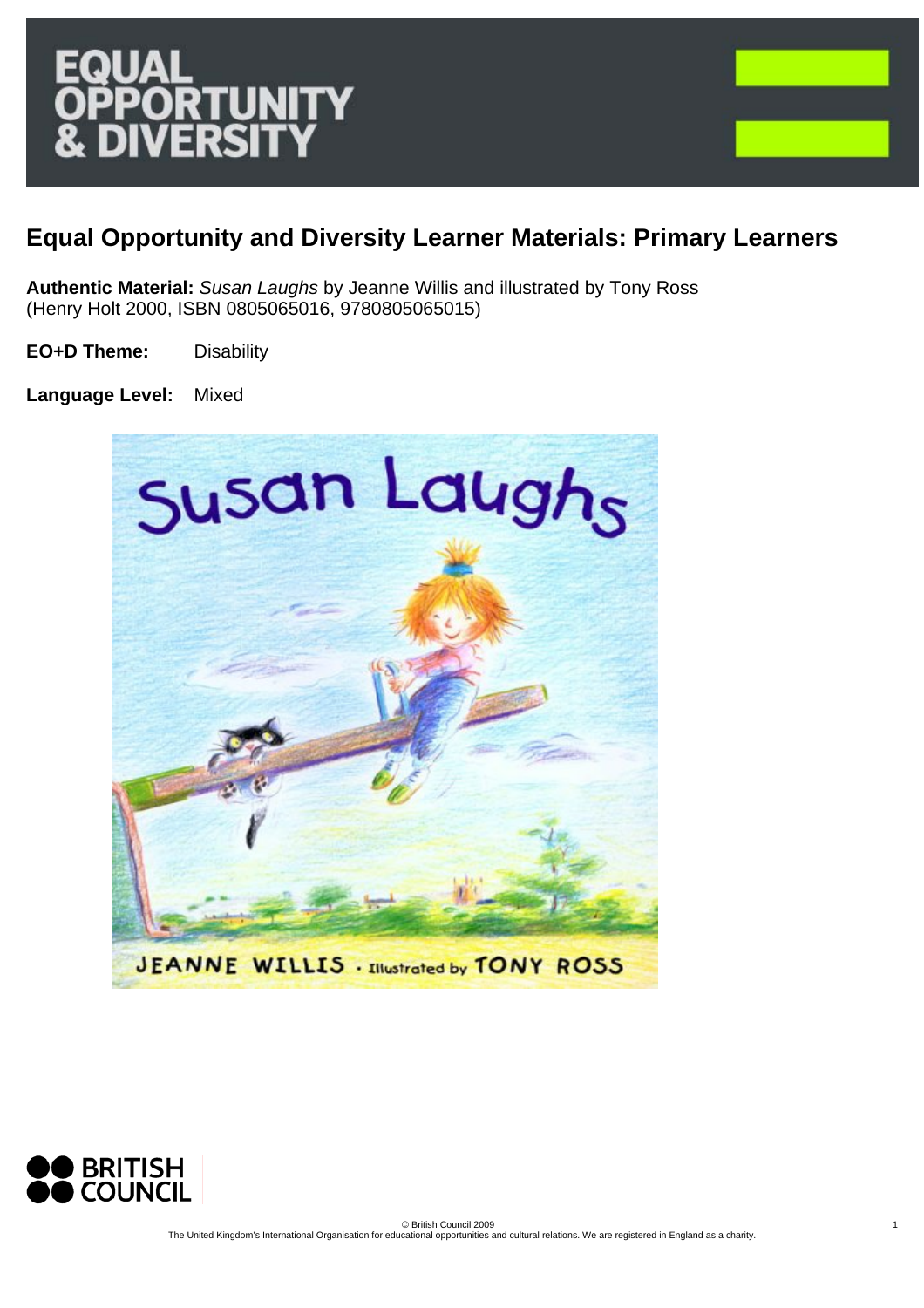# **Story summary by Gail Ellis**

**Susan Laughs** is a short story told in rhyme. The story describes a range of common emotions and activities experienced by a little girl, Susan. She swims with her father, works hard in school, plays with her friends, rides a horse.

It is not until the end of the story that we discover that Susan is a wheelchair user. When looking back through the book, we notice that Susan is never unassisted but we do not realise any of this until it is bought to our attention in the final illustration. The story is told with great warmth but without sentimentality and addresses an important issue that is relevant to us all – becoming aware of disability. It focuses on Susan's abilities rather than on the things by which she is limited and shows that she is like all children, she is good, she is bad, she is strong, she is weak. Susan is an active, feisty little girl whose physical disability is never seen as a handicap.

This story can be used as an excellent classroom tool to facilitate conversations and explore questions and concerns about disability. The book could also be easily tailored to talk specifically about a particular child by simply changing the name as you read the story.

The story is told in simple rhyming couplets using the simple present and can be used to develop vocabulary around everyday activities and emotions. There are only a few words in this plotless story but it delivers a powerful message and provides a positive image of children with a disability.

Jeanne Willis is an internationally acclaimed author and illustrator of many best-selling books for young readers. She lives in North London with her family of creatures that features two children, a couple of cats and some pet rats.

Susan Laughs was winner of the NASEN Special Educational Needs Book Awards in 2000.

# **Possible syllabus fit**

This lesson series could be thematically and linguistically linked to *'Incredible English Class Book 3'* by Phillips and Morgan (OUP, 2007). It recycles the theme of *'Being positive about ourselves and others'* and recycles and extends the sports and hobbies lexis presented and practised on page 23 as well as the adjectives on pages 24 - 25.

The disability aspects attended to in the lesson are embedded within the language and skills focus and are presented within the scope of the learners - given their ages and language levels.

## **Suggested Procedures**

#### **1. Lesson Orientation / Context Setting – to set context for storytelling**

Show Ls cover of storybook, point and say *This is Susan.* Say *tell me about Susan e.g. she's happy.*  Elicit other comments re context and setting. Tell Ls you will read them a story about Susan but first they need to learn some verbs for actions and adjectives to describe feelings and emotions.

**2. Pre-teaching Lexis** – to provide Ls with vocabulary to understand the story

Use flashcards to introduce sports and hobbies and have Ls mime the actions to clarify and check their understanding. Then show a picture of a park and personalise by asking what parks are in their village / town / city. Now use flashcards to introduce actions in the park and Ls mime. Model and drill the new lexis.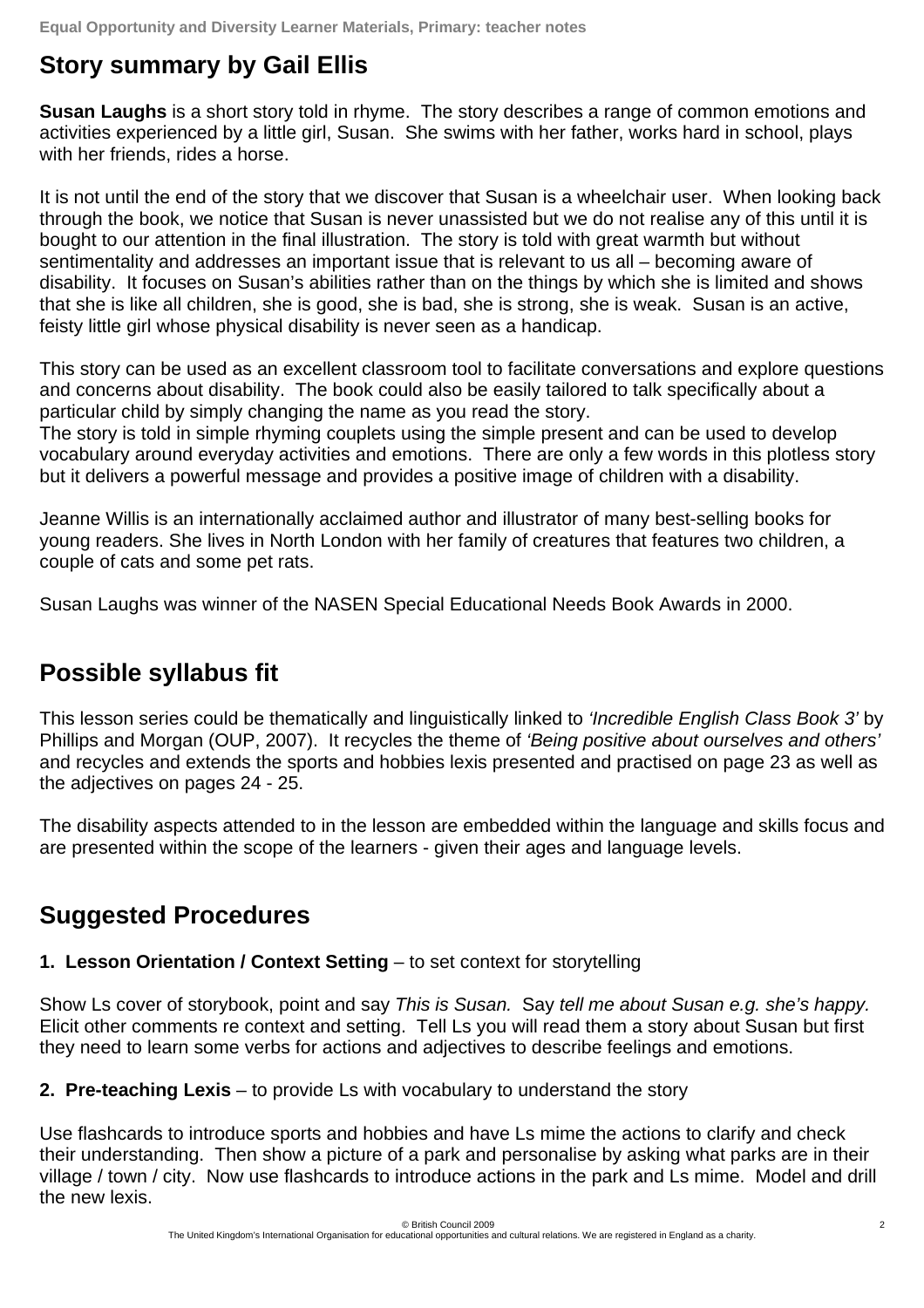Introduce the emotions and feelings verbs using flashcards and have Ls mime to clarify and then play *What's missing?* to aid retention via a disappearing drill.

**3.** *'Susan Says …'* – to engage Ls in a revision activity and stirrer

Play 'Susan says' e.g. *Susan says swim! Susan says wave!* Ls perform the corresponding action. If you say *Laugh* and a L performs the action, they are out. After a few minutes, invite a L to act as caller.

**4. Labelling Task** – to provide Ls with a written record and attend to form of the lexis

Set up labelling task using Worksheet A (see over).

Show answers on board and have Ls check.

**5. Picture Dictation** – to establish and clarify meaning of lexis of emotions and feelings

Show flashcards of feelings and emotions and personalise by asking *when do you feel happy, sad, shy, angry, proud?* Ls mime action when you say *I'm happy / angry / proud / sad / shy.* 

Set up the picture dictation using Worksheet B (see over). Call out the emotions using the script below and Ls draw the corresponding expression on Susan's face:

Picture 1: Susan's happy! Picture 2: Susan's angry! Picture 3: Susan's proud! Picture 4: Susan's sad! Picture 5: Susan's shy!

Now, review the remaining adjectives by setting up a matching task where Ls match antonyms on cards in groups. Ls then complete Worksheet C (see over).

**6. Storytelling** – to enable Ls to listen for gist and specific information as well as review the target lexis in a meaningful context

Read the story aloud to the class. Point to the illustrations and encourage the Ls to predict the verbs and adjectives throughout.

On the final spread with Susan in her wheelchair, give Ls time to reflect on this illustration.

**7. Post-Story Discussion** – to enable Ls to gain a deeper understanding of disability

Ask Ls if they were surprised to discover that Susan uses a wheelchair. Ask them why. Ask if they know any other people with a disability. For example, in their school or family? What things are they good at? What do they find difficult? Ask, *What are you good at? What do you find difficult? What things to you need help with?* 

#### **Next Lesson**

**8***.* **Recapping the Story** – to enable Ls to retell the story

Showing children the cover of the storybook, recap by asking them to tell you some of the things Susan can do: *What can Susan do? Susan can sing, Susan can swing, Susan can dance, Susan can paint, Susan can row,* etc. Next ask the children questions: *Can you sing? Can you swing? Can you dance? Etc.* Depending on the level of your class, use this activity as an opportunity to revise other actions, e.g. *play the piano, ski, play the guitar,* etc. Drill questions and answers.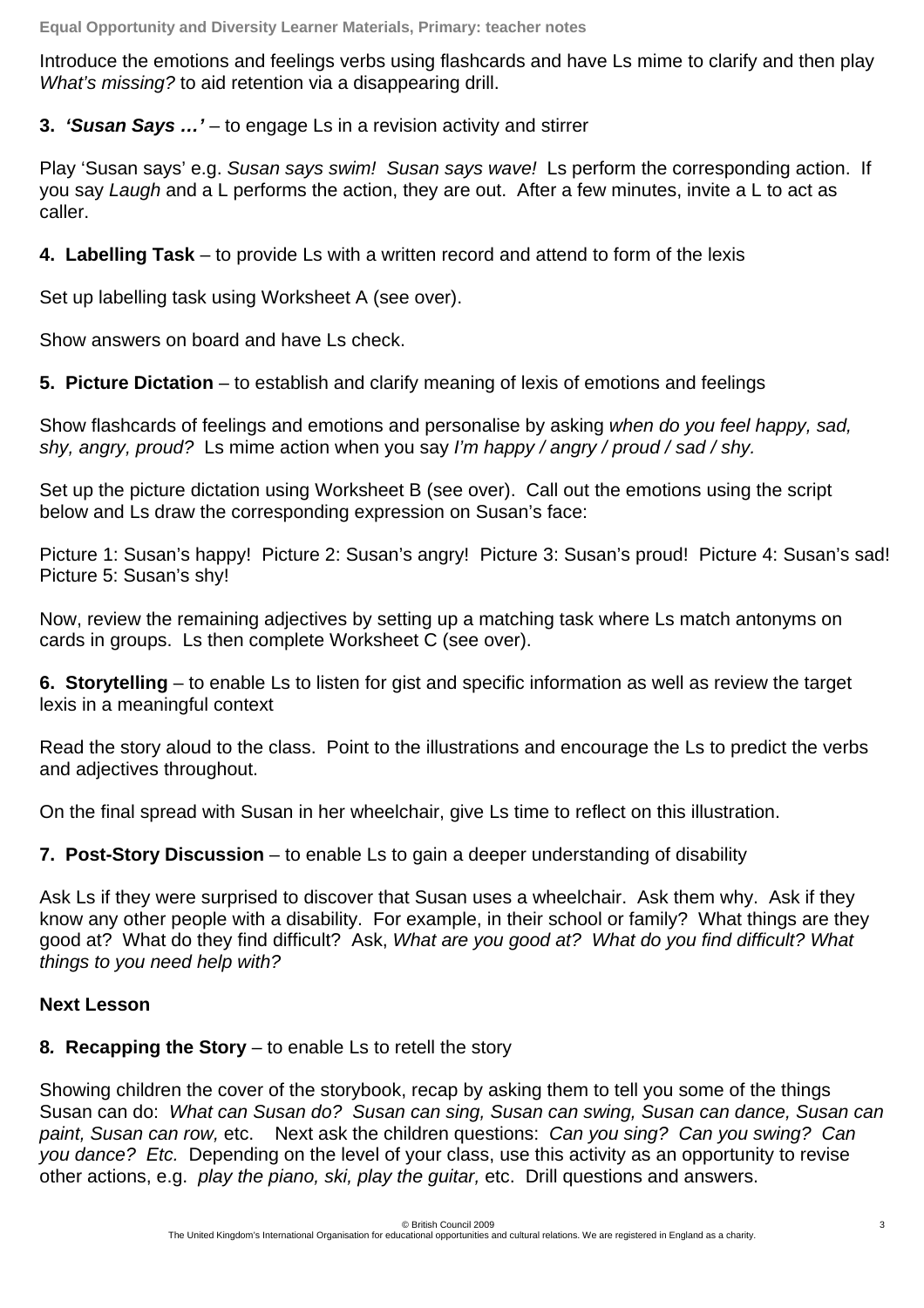**9***.* **Class Survey – Find someone who can…** *-* to enable Ls to use the target language in a personalised manner

Distribute Worksheet D (see over) and ask Ls to complete the survey by mingling and asking their classmates the questions and writing down their names.

Bring class together and collate findings from the class survey, *Who can ride a bike?* and record findings on the board. Children then complete part 2 of their worksheet and record the results of the survey, for example, *6 children in my class can play the guitar.*

**10. Classroom Olympics –** to review the target language in a kinaesthetic manner

Divide the class into three or four teams (depending on the size of your class). Elicit team names.

Ask simple '*can you'* questions and Ls compete to be the first to carry out the action. One L from each team should come to the front of the class. Demonstrate by asking the first question, *Can you wave your hand?* Ask the class who was first, second, etc? Different Ls should compete each time a new question is asked. Award points for first, second and third places.

**11. Thinking about Disability** – to enable Ls to gain a deeper understanding of disability

Show Ls the last illustration of Susan in her wheelchair and read the end of the story again, *That is Susan through and through – just like me, just like you*. Ask Ls to say all the things that are the same about Susan as other children using *Susan can …*

For example, *Susan can paint, Susan can dance, Susan can go to school, Susan can do maths, etc*  Now ask Ls to talk to their partners and complete grids about all the things they can do and things they need help with:

| Things my partner can do | Things s/he needs help with |
|--------------------------|-----------------------------|
|                          |                             |
|                          |                             |

Now ask Ls to work in groups to think about some other disabilities that their friends or other people they know may have.

Give groups cards with the following headings. Have the Ls make posters by sticking photos and words of aids under the suitable heading:

(e.g. *a hearing aid, sign language, a pair of glasses, a wheelchair, a helper*)

- Friends who can't hear
- Friends who can't see
- Friends who can't walk
- Friends who can't learn as fast as others
- Friends who can't concentrate

Feedback by having the Ls stick posters around the room and compare each others.

#### **12. Reflective Review** – to develop Ls' metacognitive awareness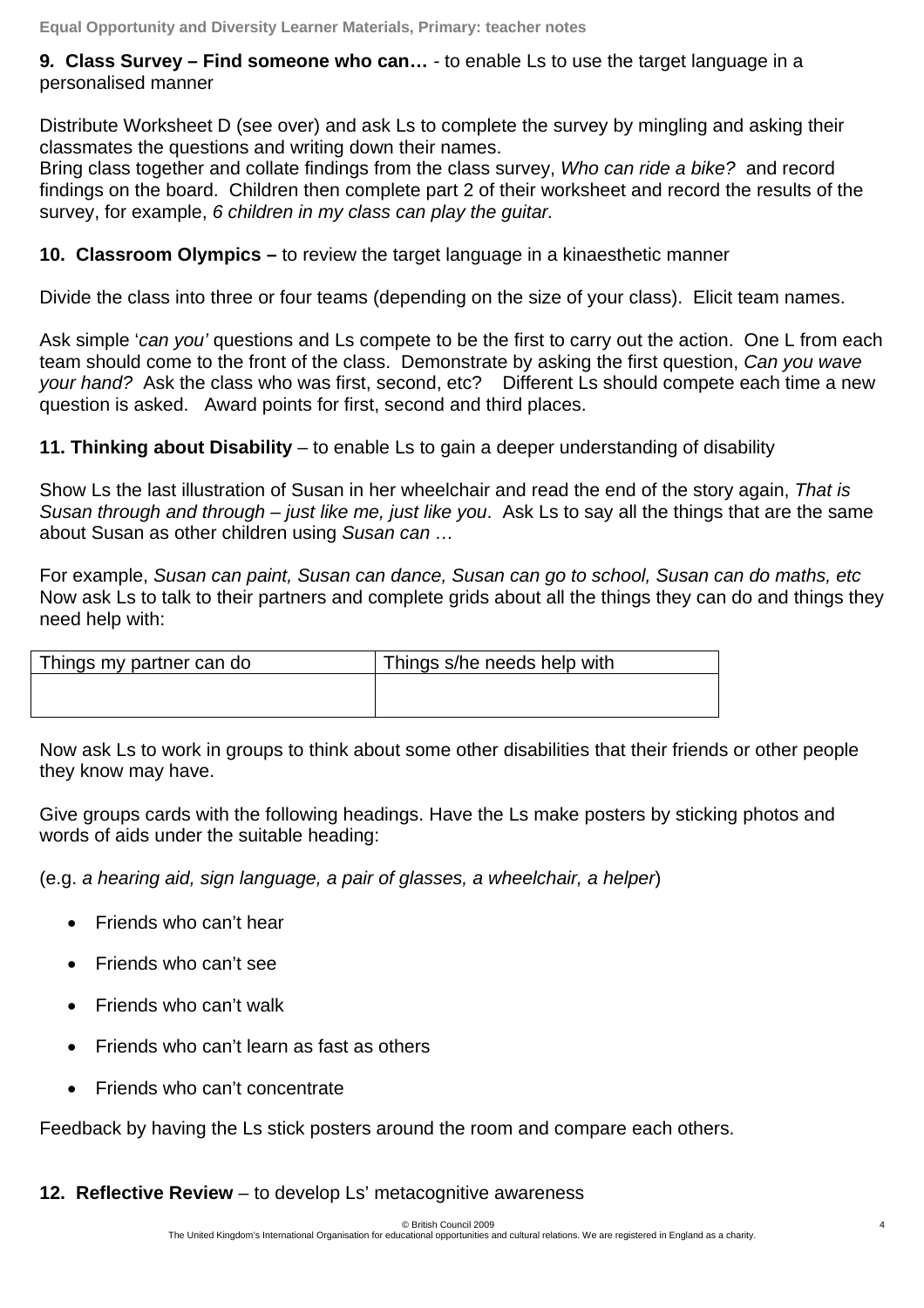Ask Ls a series of questions about what they did in the two lessons. Direct their responses to focus on *Susan* and positive images of children with disabilities. Use L1 as a resource to scaffold their thinking via the sandwich technique as appropriate: English->L1->English.

**Adapted from Lesson Outline developed by Jo Bertrand, Teacher and Gail Ellis, Manager, British Council Paris**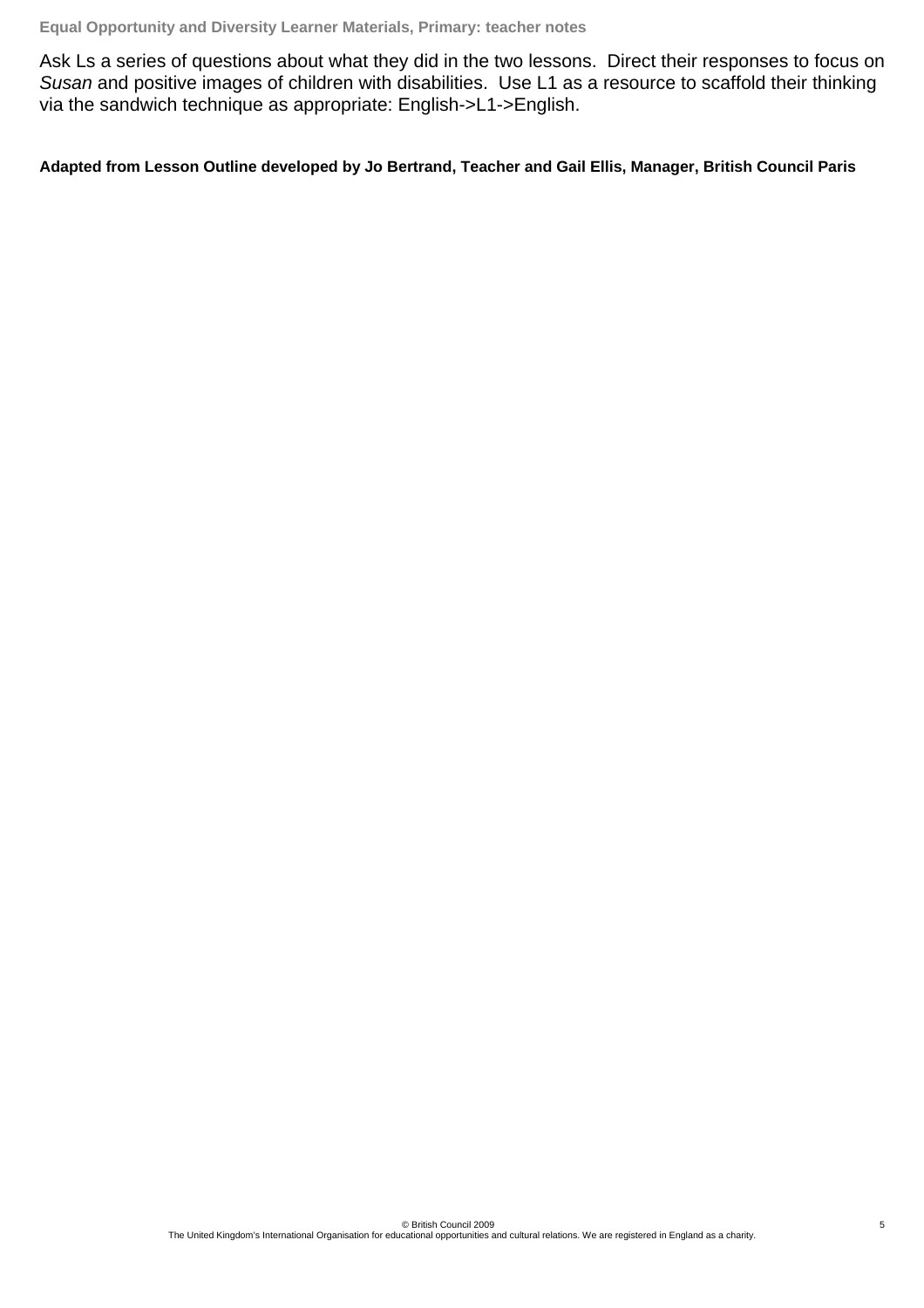

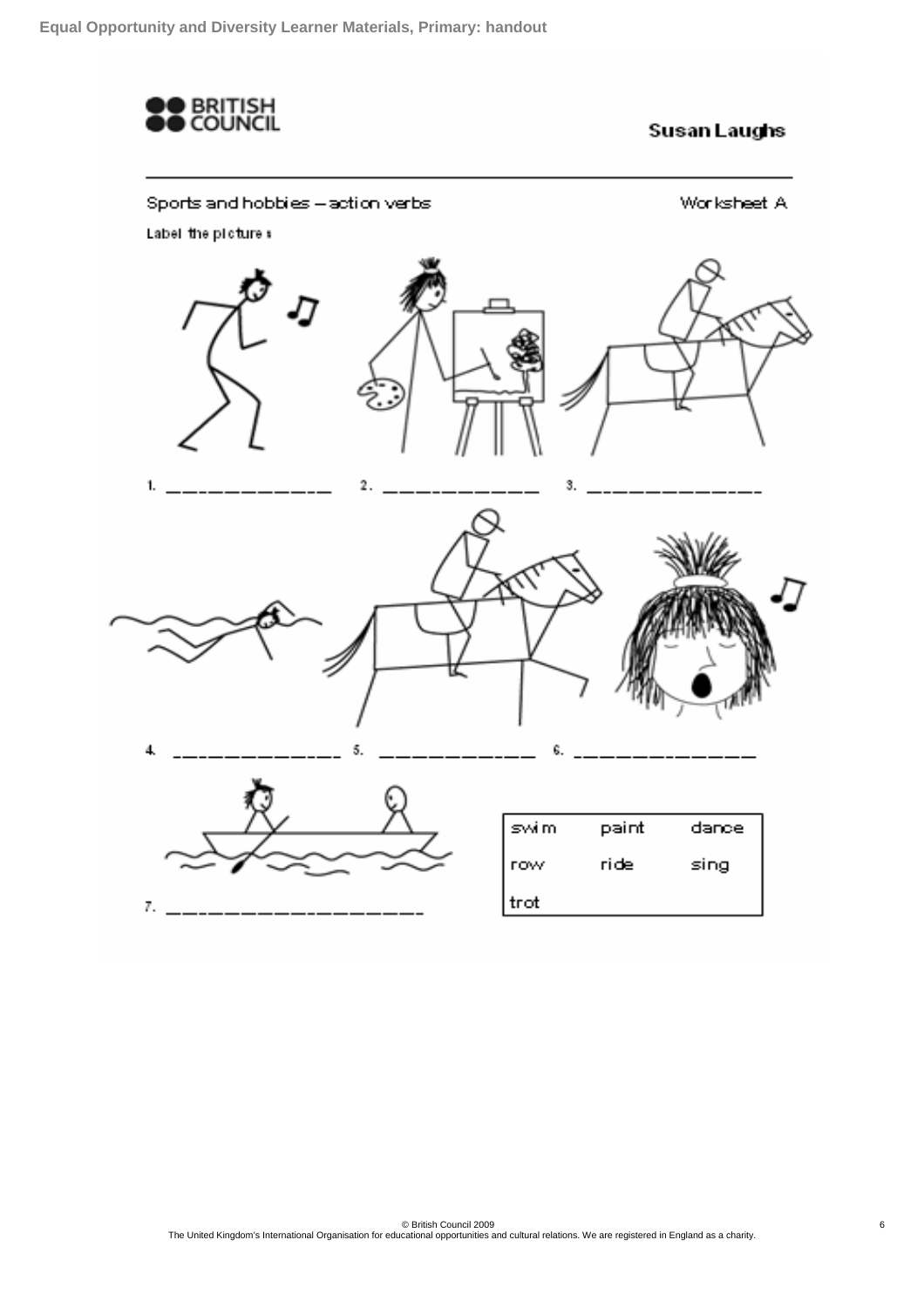

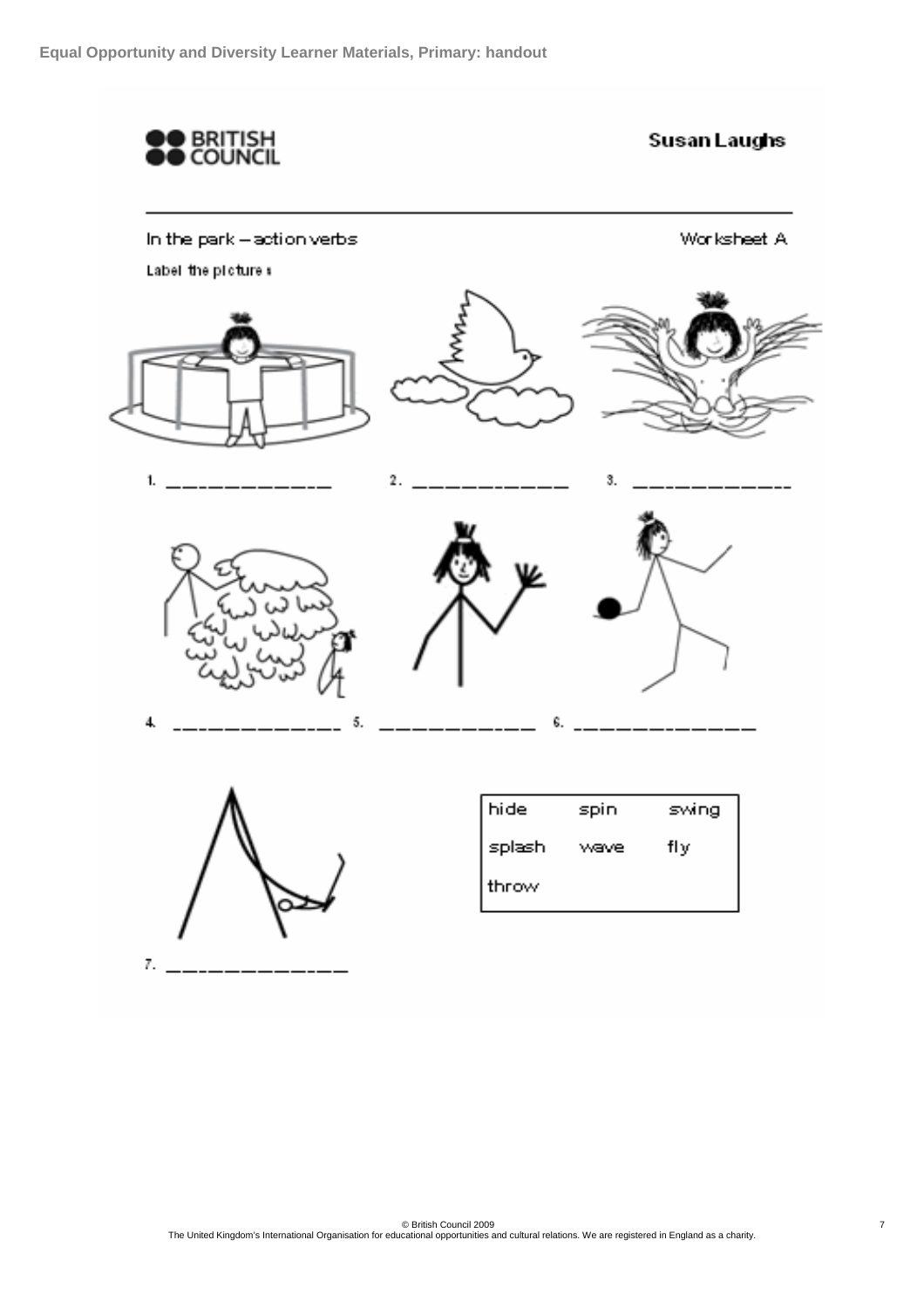

### Feelings and emotions - action verbs

Worksheet A

Label the picture **x** 

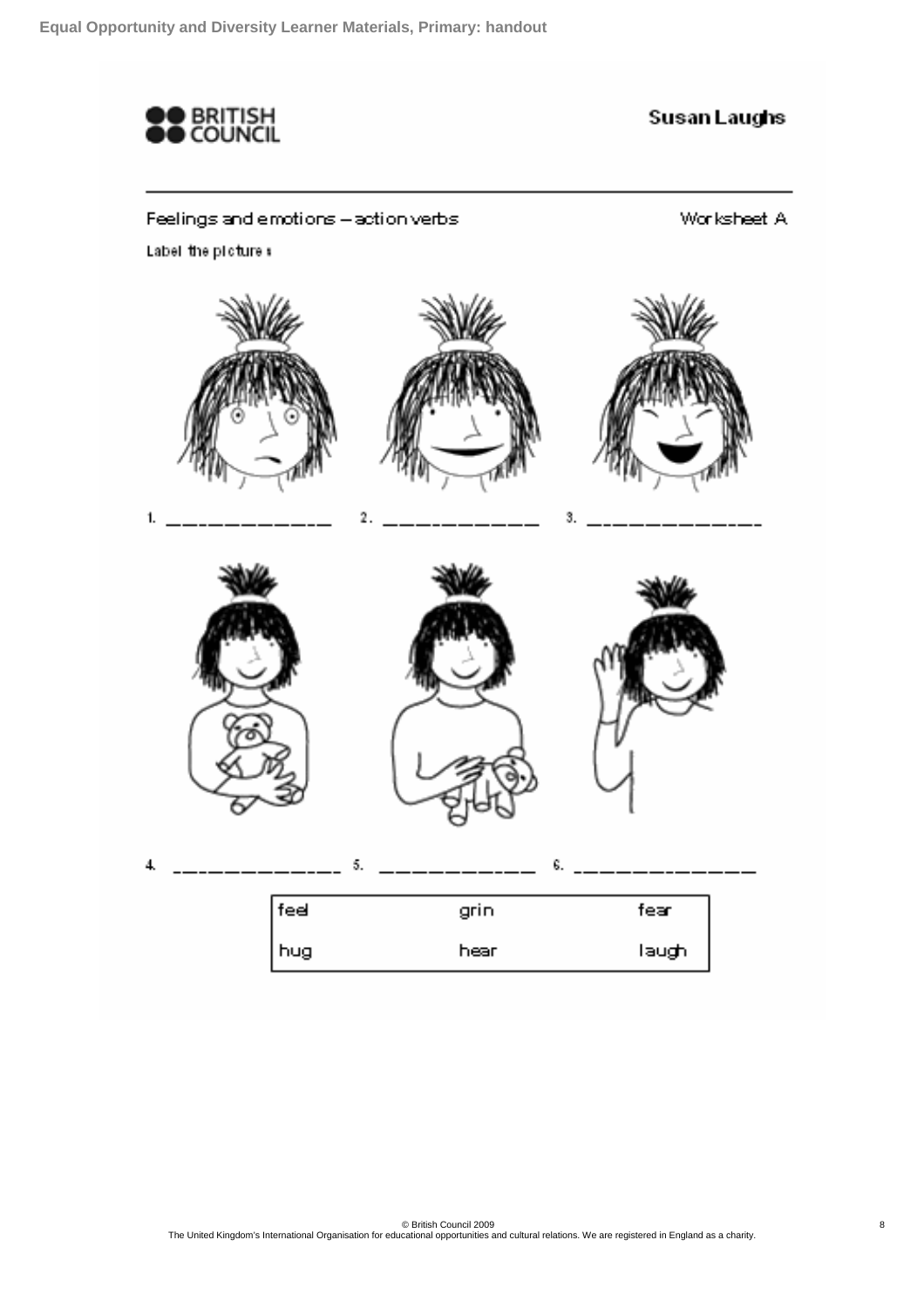

**Susan Laughs** 

Picture dictation-emotions

1. Listen and draw Susan's expressions.

2. Label the pictures

Sukan's angry

Worksheet B

<u> 5. \_\_\_\_\_\_\_\_\_\_\_\_\_\_\_</u>  $4 -$  \_\_\_\_\_\_\_\_\_\_\_\_\_ Sukan's sad Susan's proud. Sukan's shiji Susan's happy